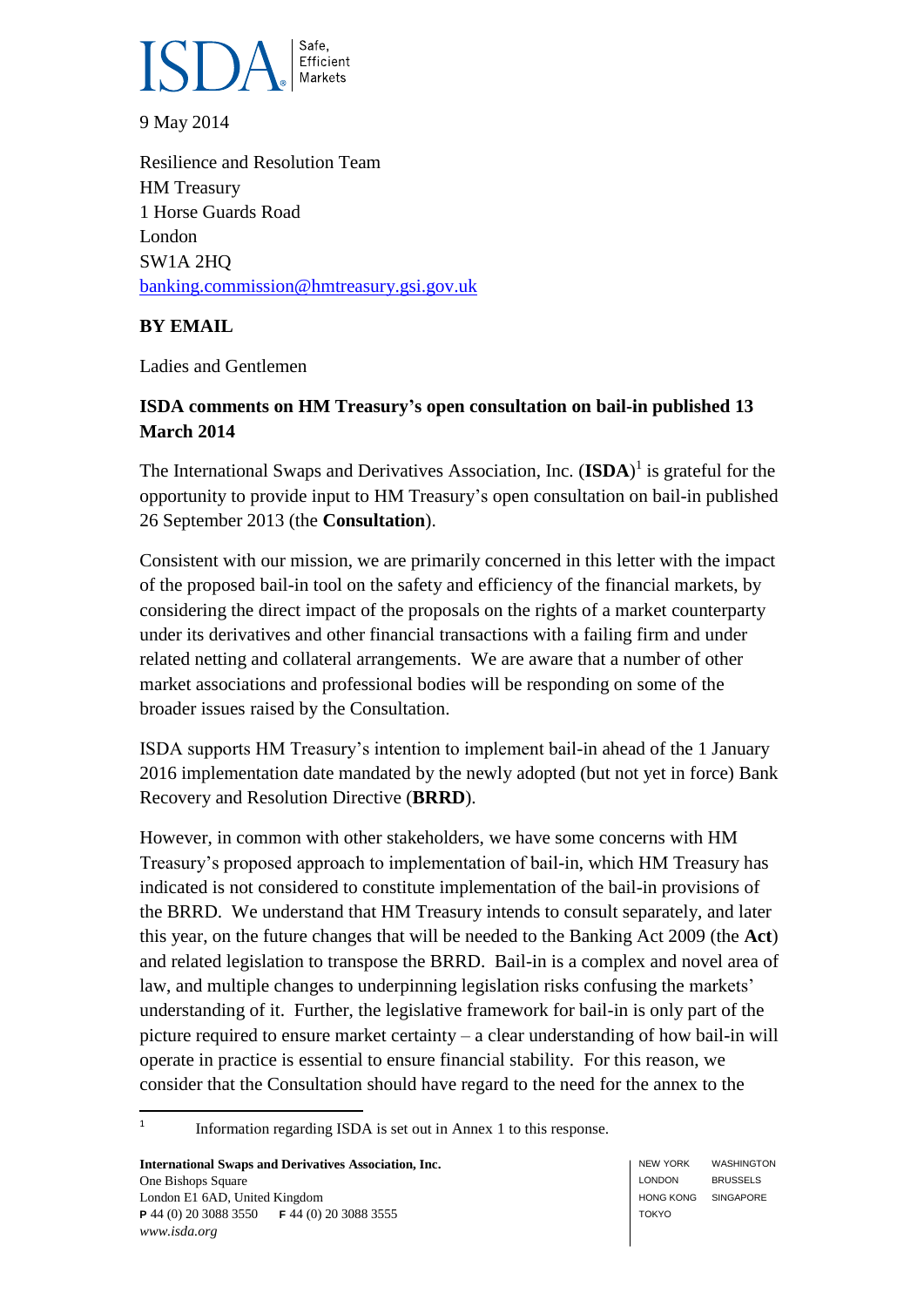# ISI )A

Code of Practice (a draft of which was published in November 2013 in conjunction with the draft bail-in related amendments to the Act) to be finalised and to be fully aligned with both the primary and secondary legislation; industry should be consulted on the provisions of the Code of Practice.

We hope that you find our comments useful in your continuing deliberations on the implementation of bail-in. Please do not hesitate to contact either of the undersigned if we can provide further information about the derivatives market or other information that would assist HM Treasury in its work in relation to the effective resolution of financial institutions.

Yours faithfully

Dr Peter M Werner Senior Director [pwerner@isda.org](mailto:pwerner@isda.org)

Edward Murray Chairman, ISDA Financial Law Reform Committee [ed.murray@allenovery.com](mailto:ed.murray@allenovery.com)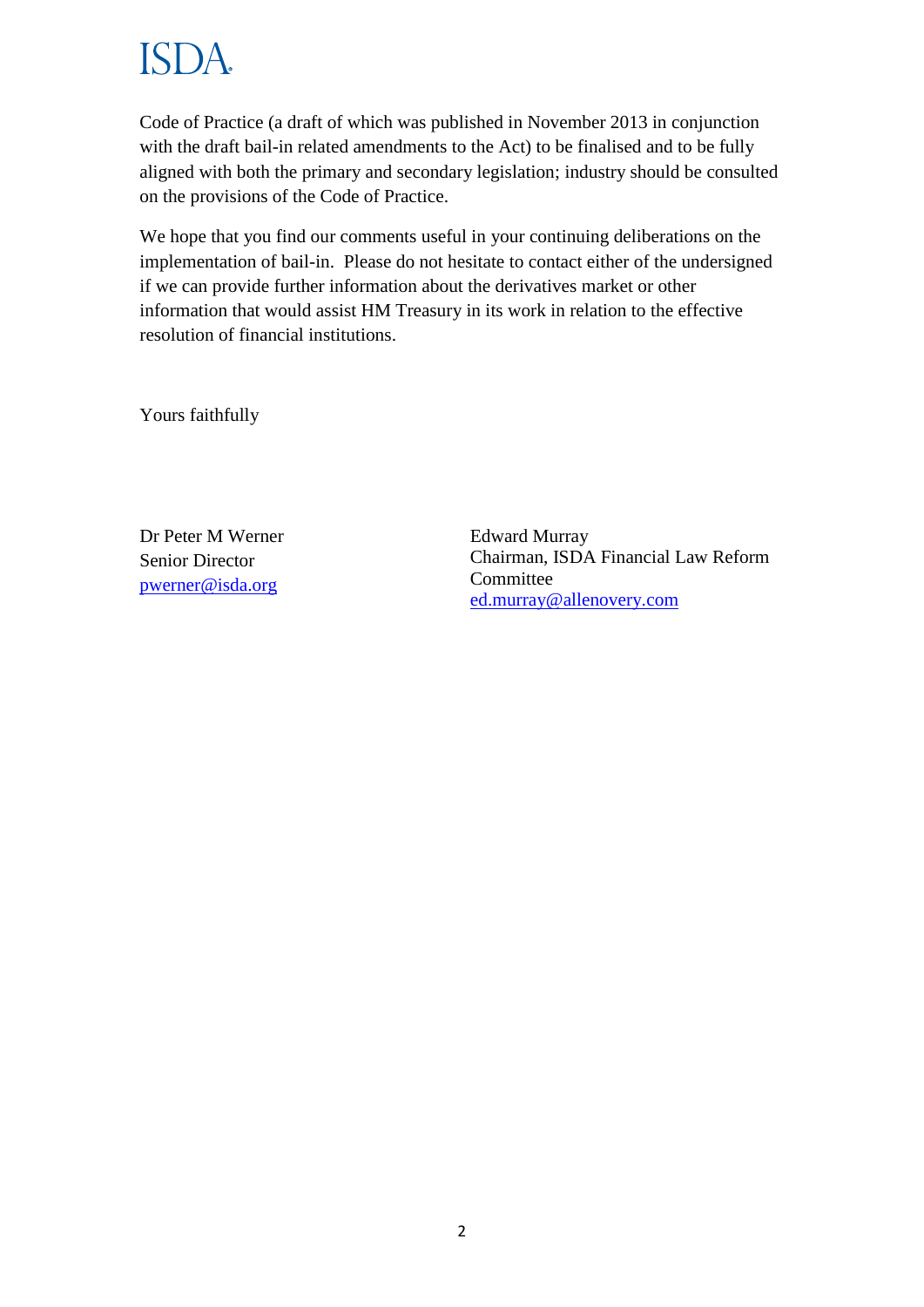

**Question 1: Do you agree that it is appropriate for members to lose control of a building society (i.e. a demutualisation) where a society enters resolution and the Bank of England considers use of the bail-in powers to be appropriate?** 

No comment.

**Question 2: Do you agree with the proposed approaches for demutualising a failing building society?** 

No comment.

**Question 3: Do you think that there are any circumstances where demutualisation would not be appropriate? If so, how could bail-in be made to work in these circumstances?**

No comment.

**Question 4: Do you think that any other modifications (beyond those included in the draft Order) are required to ensure that the successor bank can be bailed-in effectively?** 

No comment.

**Question 5: Do you agree that it is desirable to allow the creation of a holding company structure for the successor bank?** 

No comment.

**Question 6: Does any special provision need to be made to deal with building societies where members have agreements in place to assign any windfall benefits to charitable organisations?**

No comment.

1

### **Question 7: Do you agree that early transposition of the BRRD is the best approach for aligning creditor hierarchies, and ensuring that the bail-in tool is effective?**

We are concerned that early transposition of Article 108 of the BRRD<sup>2</sup> will create an uneven playing field with regard to those Member States that do not implement this aspect of the Directive until the 1 January 2015 deadline. Counterparties to financial contracts with UK credit institutions will therefore be disadvantaged, both in relation to their positions held with other EU credit institutions, and also in relation to any risk assessments undertaken prior to finalisation of the BRRD. Given that the provisions around depositor preference were not settled until late in the BRRD negotiation

 $2^2$  For the purposes of this response, we have referred to the text of the BRRD adopted by the European Parliament in its plenary session on 14 April 2014.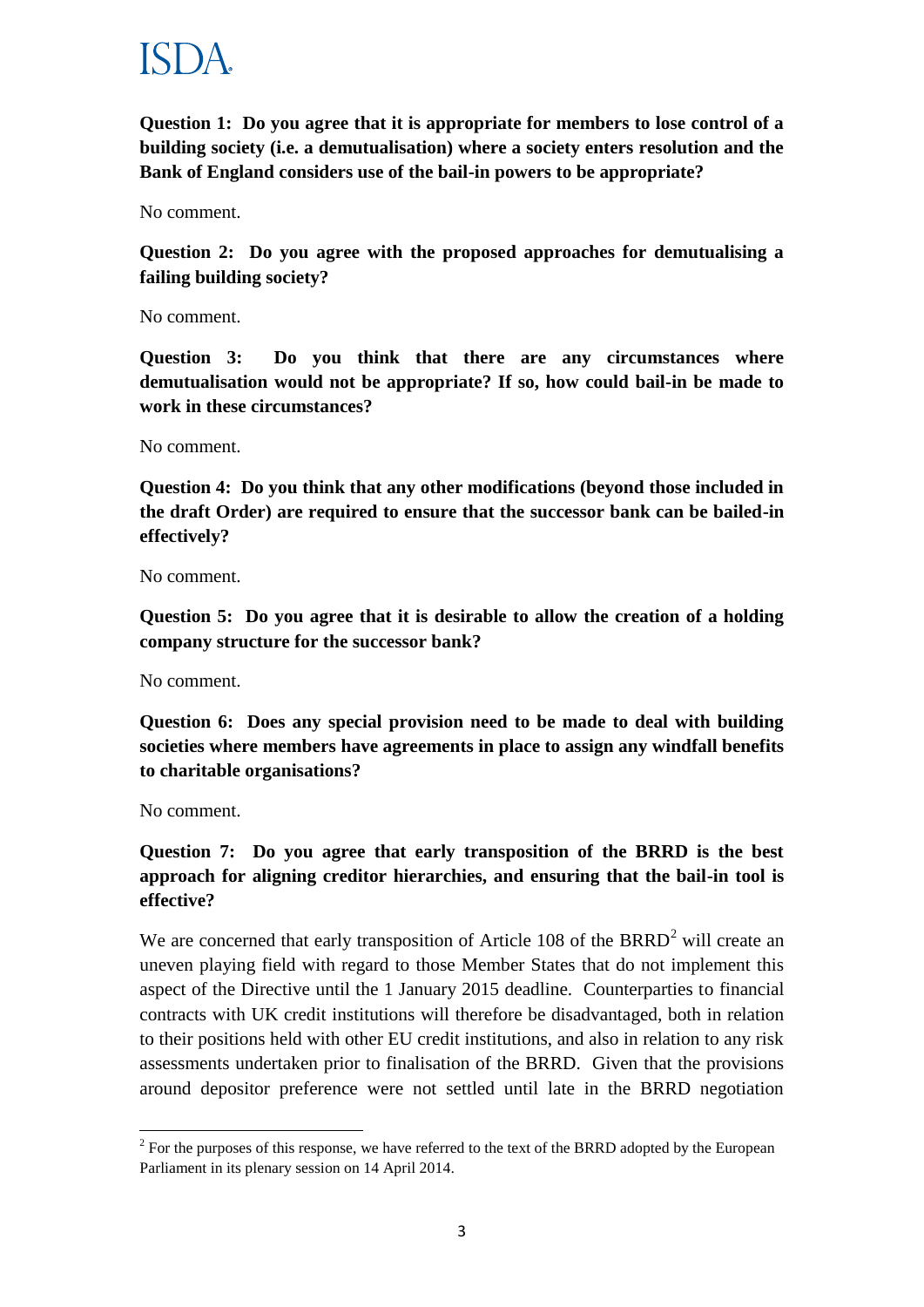**.** 

process, we consider that early transposition may not allow counterparties sufficient time to replace pre-existing positions, should they wish to do so.

Article 108 of the BRRD requires that: (a) "eligible deposits" and deposits of a similar nature which are held in a non-EEA branch rank above the claims of ordinary unsecured, non-preferred creditors and (b) "covered deposits" (including the deposit guarantee scheme when subrogated to such deposits) rank above those at (a). It is does not specify how either category (a) or (b) should rank relative to other preferred creditors, or floating charge holders. Transposition of the BRRD therefore requires a policy decision to be made by HM Treasury, and HM Treasury have not publicly disclosed the policy they propose to adopt.

Further, Schedule 6 of the Insolvency Act 1986 (**IA 86**) presently provides for only one category of preference. Article 108 of the BRRD implies that, in future, two or three separate categories will be required where the insolvent entity is a bank. In order to understand HM Treasury's intentions for transposition of depositor preference from the BRRD and how the various preferences will work in practice, it will be necessary to consider the proposed draft amendments to Schedule 6 of the IA86.

We consider that HM Treasury should enter into a public consultation on the precise form of legislation that it proposes to implement.

# **Question 8: Do you agree that the list of excluded liabilities provides sufficient protection for the holders of these liabilities, so that no further provision is necessary in this Order?**

Whilst we believe that the list of excluded liabilities should provide sufficient protection to the relevant creditors and counterparties of the institution (or other entity) in resolution, in that excluded liabilities will not be bail-inable, we have some concerns around how this protection will operate in practice.

In particular, there is a question around the interpretation of "so far as it is secured" (section 48B(8)(b) of the Act), as used to describe the exclusion of secured liabilities. We understand that a secured liability will be an excluded liability to the extent that it is secured, and that any remaining 'excess' liability above the value of that security will be eligible for bail-in.<sup>3</sup> This will necessarily involve a valuation of the relevant security over the course of the 'resolution weekend'. At present, there are limited requirements and no guidance as to how and on what basis this valuation will be

 $3$  It is our understanding that the authorities will have discretion under the Banking Act 2009 to exclude certain liabilities from bail-in subject only to the requirement to report on any departure from the insolvency treatment principle under section 48E – the conditions for such discretionary exclusion setout in Article 44 of the BRRD have not as yet been transposed in the UK law. We anticipate that there will be circumstances where difficulties around valuing security may cause the authorities to exclude the secured liability from bail-in in its entirety. It would be helpful if the authorities could provide clarity as to the circumstances when such an exclusion might be made, perhaps in the Code of Practice.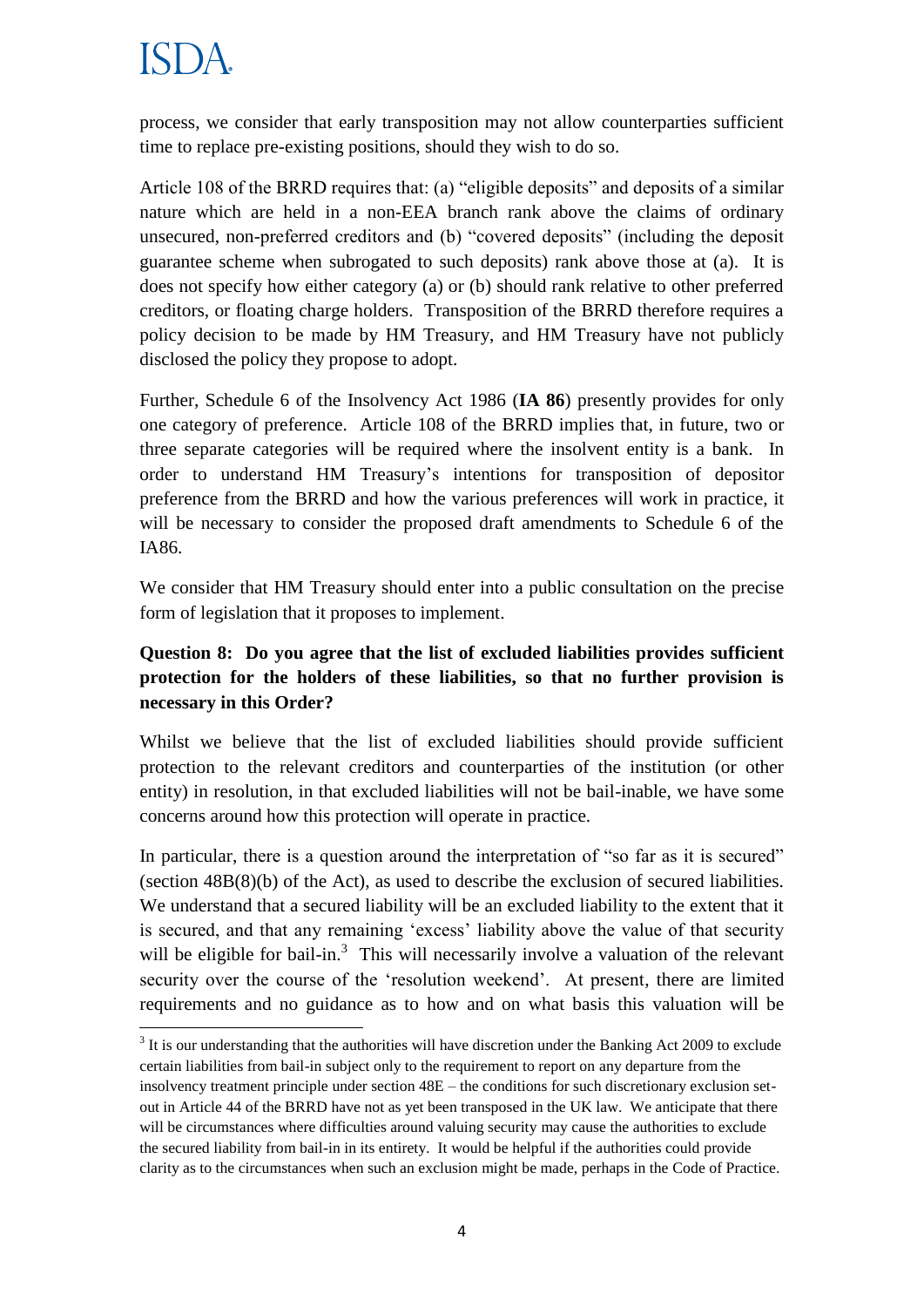conducted. Consequently, the extent to which a liability will be excluded from bail-in cannot be estimated. In order to provide certainty for market participants, it would be helpful if HM Treasury, in conjunction with the Bank of England, could clarify the method of valuation it proposes to be used, in the Draft Safeguards Order or, at the very least, in the Code of Practice.

The manner in which a special bail-in provision is intended to be drafted so as to take account of these excluded liabilities also remains unclear. Under section 48B(4)(b) "a power to make special bail-in provision may not be exercised so as to affect any excluded liability", but the Act provides no further guidance as to how the exclusion will work in practice. It would be helpful if the government could clarify whether, for example, a bail-in order will explicitly specify any liabilities which are excluded from its scope or if section 48B simply operates so as to imply into any bail-in order that it will not take effect insofar as it purports to affect liabilities listed under section 48B(8).

# **Question 9: Do you agree with limiting the scope of this safeguard to those "protected liabilities" defined in the draft Order?**

ISDA welcomes HM Treasury's approach, consistent with the BRRD, that derivatives may only be bailed-in on a net basis and also HM Treasury's view that "it is appropriate to require that all liabilities under certain other types of financial contract subject to set-off or netting may only be bailed-in on a net basis, together with certain master agreements."

We agree that the scope of the safeguard should be limited to "protected liabilities" and we interpret the provisions as being sufficiently wide to capture derivatives transactions documented under an ISDA master agreement. However, the provisions may not capture all arrangements that are subject to netting and set-off provisions, on which many financial counterparties are reliant for *inter alia* determination of regulatory capital requirements. Other stakeholders will be better placed to comment on these concerns.

There are also some aspects of the definition of "protected liabilities" that require clarification.

- Article 5(3) specifies when a "master agreement" will be a "qualifying" one for the purposes of the Order, but "master agreement" is not a defined term. This gives rise to potential uncertainty as to what might constitute a "qualifying master agreement".
- Article  $5(1)$  defines a "derivative" by reference to Article  $2(5)$  of Regulation (EU) No 648/2012 of the European Parliament and of the Council on OTC derivatives, central counterparties and trade repositories (**EMIR**). There is currently ongoing consultation on the definition of "derivative" provided for in EMIR, following comments made by ESMA as to differing interpretations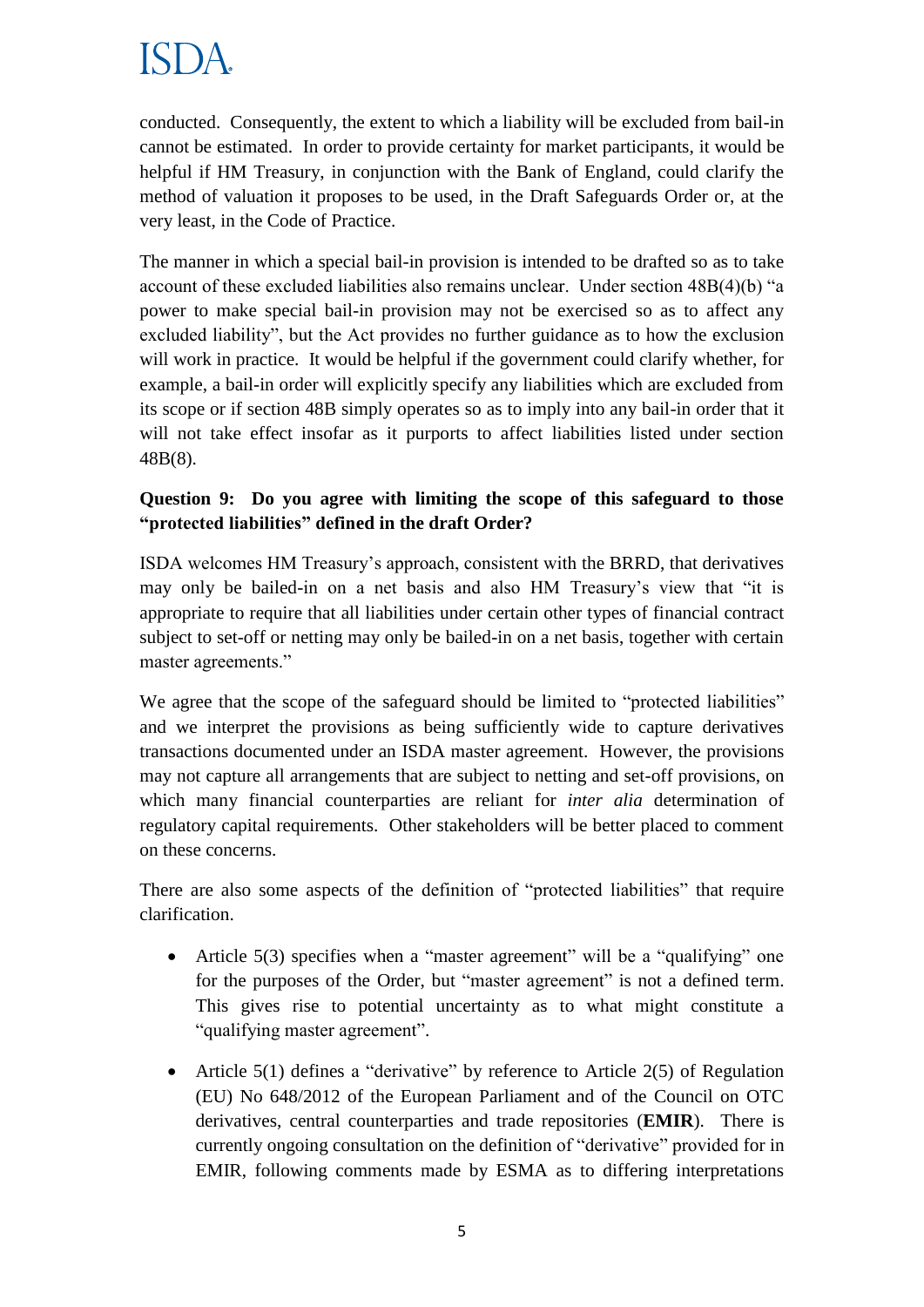across the EU. $<sup>4</sup>$  This uncertainty as to the definition of a "derivative", which</sup> will subsist until clarity is provided at the EU level, will be carried across into the definition under the Draft Safeguards Order.

Further guidance as to how this safeguard is intended to work in practice would be helpful, again perhaps by way of amendment to the Code of Practice.

### **Question 10: Do you agree with the definition of "financial contracts"?**

The definition of "financial contract" under Article 5(2) of the Draft Safeguards Order appears to have been adapted from the BRRD definition of a "financial contract". However, there are a number of differences between the two definitions. Guidance on HMT's intentions and reasoning behind these departures from the BRRD would be helpful to clarify the intended scope and functioning of the safeguard. It would also be helpful to understand whether HMT intends to amend this definition when it comes to transpose the BRRD.

In addition, we note that the definition of "derivative" under Article 5(1) and EMIR may include those contracts described at  $(c)(ii)$  and  $(d)$  of the Article 5(2) definition (being swaps and options on commodities and futures contracts), where such contracts are entered into for investment purposes. This is because the definition of a derivative contract under EMIR is drawn from the definition of financial instruments in Annex 1 of MiFID. A financial instrument will only be caught under MiFID where it does not satisfy the various tests for 'commercial purposes', as further described in the Regulated Activities Order. The definition of "financial contract" in the Draft Safeguards Order is therefore drafted in such a way as to 'sweep up' any contracts entered into for 'commercial purposes' (and which are not therefore caught as derivatives), and ensure these are still protected under the Draft Safeguards Order. This scope is certainly welcome. However, in order to avoid the risk of confusion, it would be helpful if HM Treasury could confirm that this was the intention of the drafting and provide further explanation regarding the scope of, and interaction between, these definitions in the Explanatory Note to the Draft Safeguards Order.

## **Question 11: Do you agree that the Order should prevent special bail-in provision being made in respect of a protected liability subject to set-off or netting?**

Yes. It is essential that any bail-in measures are exercised in such a way as to uphold netting and set-off arrangements.

**<sup>.</sup>** <sup>4</sup> See the European Commission's consultation document dated 10 April 2014, available at: http://ec.europa.eu/internal\_market/consultations/2014/foreign-exchange/docs/consultationdocument\_en.pdf.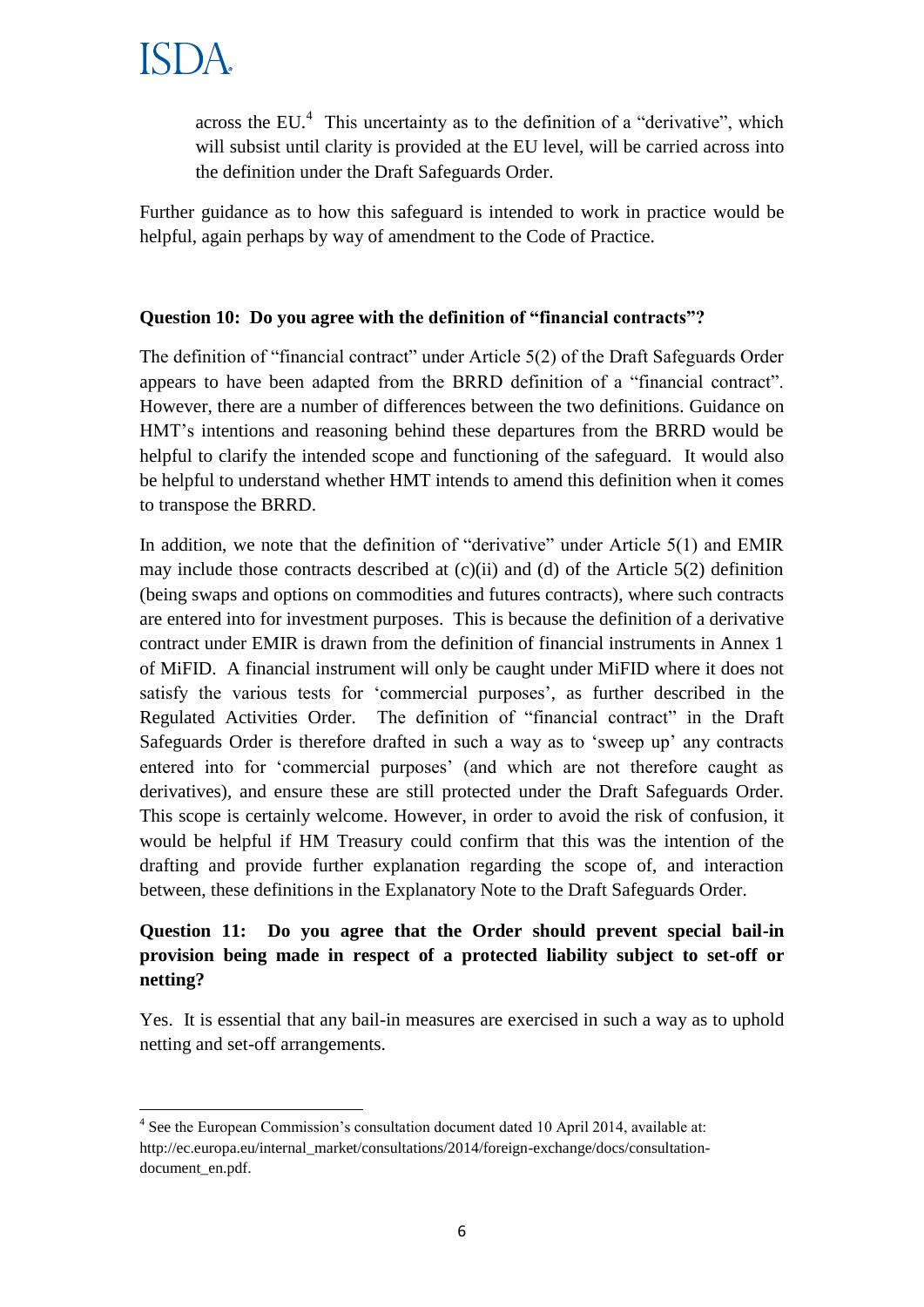However, in relation to protected liabilities subject to set-off or netting, we have the following concerns:

(a) As currently drafted, Article 4(4) provides for what is effectively a mandatory close-out but does not specify the method which should be followed when valuing derivative liabilities. In order to promote certainty and consistency, we recommend that the Draft Safeguards Order be amended to provide clear, consistent valuation standards. We understand that the Bank of England is currently considering how this close-out provision should operate. For the avoidance of doubt, implementation of the bail-in stabilisation option in the absence of such guidance risks uncertainty and should be avoided.

(b) Whilst we support the inclusion of this mandatory close-out provision, the Code of Practice requires amendments to bring it in line with the Draft Safeguards Order. As currently drafted, the bail-in annex to the Code of Practice states that the Bank of England would "ordinarily" expect to close out derivatives before bail-in. This does not reflect the mandatory nature of close-out under the BRRD and the Draft Safeguards Order.

(c) More generally, in the interests of market certainty and thus financial stability, it is critical for the market to understand the circumstances in which the authorities are likely to seek to apply bail-in to the unsecured excess of a secured liability. Such clarity could be set out in the Code of Practice.

**Question 12: Do you agree with the proposal to amend the regulations implementing FCAD in advance of the BRRD transposition deadline, and to amend the Banking Act 2009 (Restriction of Partial Property Transfers) Order 2009 to ensure consistency?**

Yes, subject to our comments in response to questions  $8 - 11$  above.

The proposed amendments to the FCAD contemplated by Article 118 of the BRRD seek to ensure that the provisions of FCAD which require that:

- financial collateral arrangements will be enforceable,
- rights of use under security financial collateral arrangements will be exercisable,
- title transfer collateral arrangements will be recognised, and
- close-out netting provisions will take effect in accordance with their terms,

will not apply in the case of restrictions imposed by virtue of a resolution action taken in accordance with the BRRD. In particular:

(a) in light of Article 70 of BRRD, which provides the resolution authorities with the power to restrict enforcement of security interests for a period ending at midnight on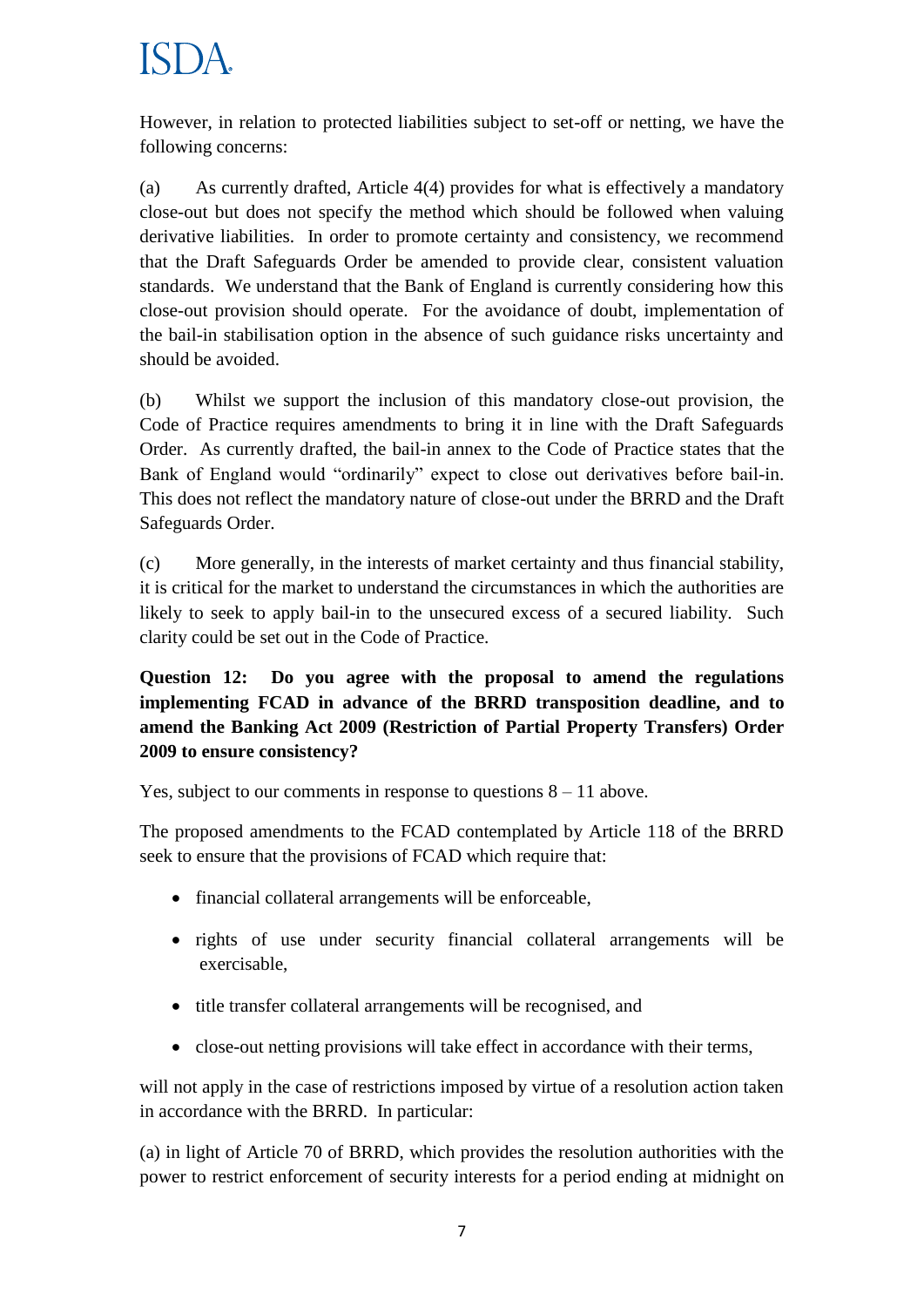the business day following the publication of notice of the resolution action, implementation of the BRRD will mean that a financial collateral arrangement may not take effect in accordance with its terms for such temporary period; and

(b) financial collateral arrangements, as a form of secured liability, will only be excluded from bail-in to the extent that the value of the collateral does not exceed the value of the security, thus allowing for some potential bail-in of the liability that forms part of the financial collateral arrangement.

However, the safeguards provided for under the BRRD will apply. Such safeguards include requirements for "appropriate protection" for *inter alia* title transfer collateral arrangements, security collateral arrangements and netting arrangements. Therefore, in effect, the protections provided by the FCAD are to be replaced by those provided for in the BRRD.

Carrying this analysis across into the UK context, it follows that the (very important) protections provided for under the Financial Collateral Arrangements (No 2) Regulations 2003 are to be effectively replaced with those provided for in, primarily, the existing Safeguards Order and the Bail-in Safeguards Order. It is recognised that in advance of the transposition of the BRRD, the Act does not allow for the temporary suspensions contemplated by Article 70 (or those in Articles 69 and 71 of the BRRD) and so the relevant impact of the amendments to the FCAD should only arise in the context of a bail-in. It is therefore essential that the Bail-in Safeguards Order provide for appropriate and comprehensive protections.

ISDA would appreciate the opportunity to comment on the proposed amendments to the Financial Collateral Arrangements (No 2) Regulations 2003 prior to the relevant statutory instrument being made or, if an affirmative procedure is required, being laid before Parliament.

# **Question 13: Do you consider the suggested remedy – that the Bank of England uses its powers in order to remedy the breach – is suitable?**

The appropriate remedy depends on the nature of the relevant breach of the safeguard. An administrative remedy of the type proposed in the Consultation is not a sufficient or effective safeguard in relation to close-out netting. It potentially increases legal uncertainty in relation to a close-out netting arrangement potentially affected by bailin. It requires an application to be made by the affected counterparty to the Bank of England. The Bank will then need to take time to consider whether a remedy is appropriate and, if so, what that remedy should be. Until a decision is reached by the Bank, the counterparty will be uncertain as to the outcome. The counterparty may not agree with the Bank's ultimate decision or may consider that the remedy is insufficient fully to remedy the breach.

This is why the remedy in article 11 of the 2009 Safeguards Order for a breach affecting close-out netting or set off is that the exercise of a partial property transfer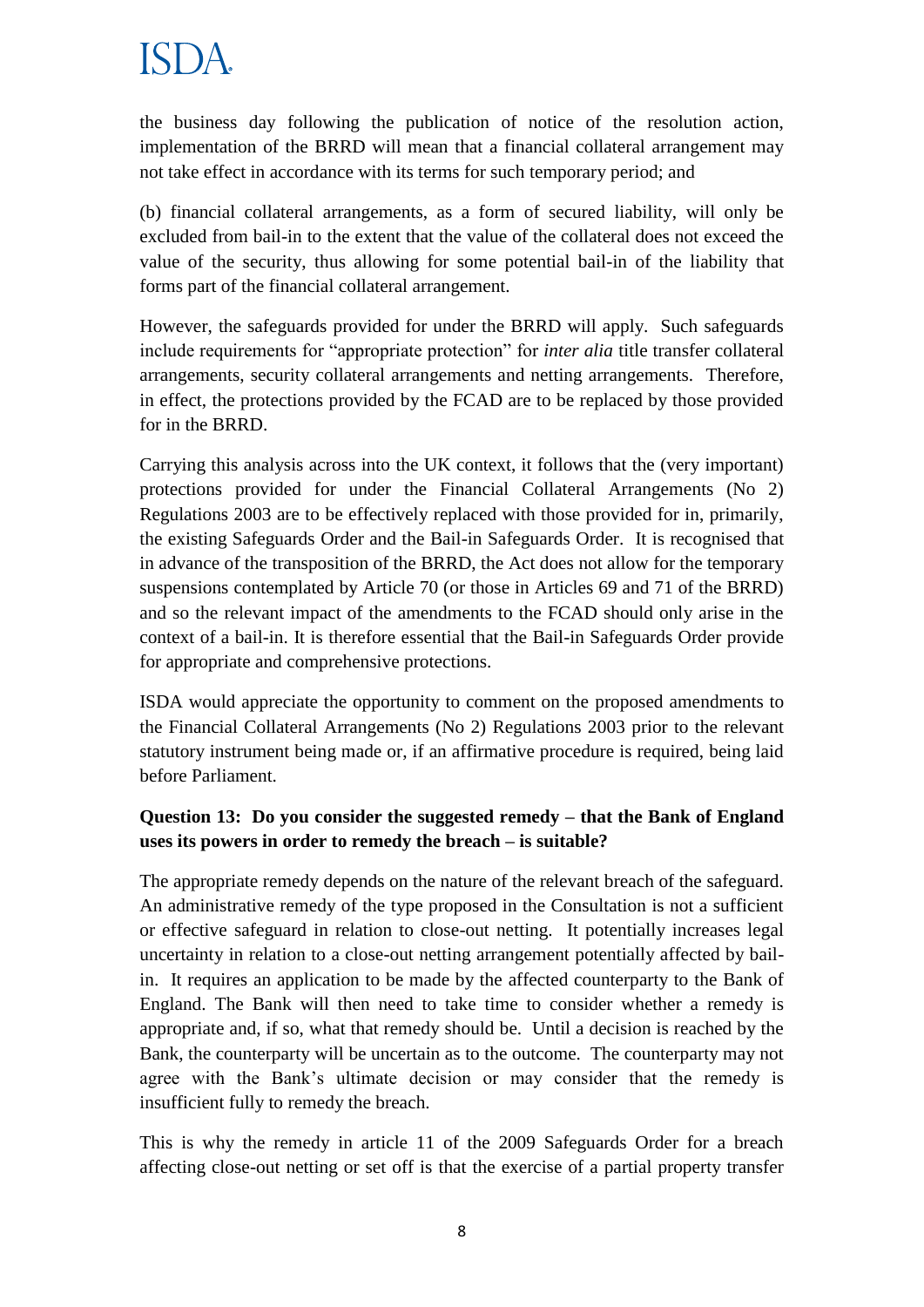does not affect the right to set off or net. Nothing less than that will, in our view, be sufficiently robust and sufficiently certain to meet, for example, the high standard of legal certainty required under the regulatory capital rules for the recognition of closeout netting.

In relation to other types of breach, the proposed administrative remedy may be sufficient, but the whole procedure needs to be efficient and transparent and there should be a robust and cost-effective procedure for review of such decisions by an independent arbiter, to avoid the need to have recourse to judicial review.

## **Question 14: Do you agree that the provisions relating to the assessment of the insolvency treatment should mirror, with the necessary differences, the existing provisions in the 2009 Regulations for partial property transfers?**

We make no comment, save and except to note that the practical operation of the existing valuation provisions are somewhat opaque, and could benefit from some clarification, perhaps in the Code of Practice.

**Question 15: Do you agree that the Regulations should allow the relevant compensation order to specify the value of relevant securities, or the methodology (or methodologies) for determining value of relevant securities, in order to determine the actual treatment of pre-resolution shareholders and creditors?**

No comment.

**Question 16: Do you agree that, for building societies which are demutualised as part of the bail-in, the relevant persons are the shareholding members and creditors of the building society before the demutualisation occurs?** 

No comment.

**Question 17: Do you think that any additional provision is required to effectively apply the Regulations to building societies?**

No comment.

**Question 18: Do you agree, where a company in the same group as a bank subject to bail-in is subject to a resolution instrument at a later date than the resolution instrument in respect of the bank, the pre-resolution shareholders and creditors of the group company should be those who are shareholders and creditors at the time the resolution instrument in respect of the group company is made?** 

No comment.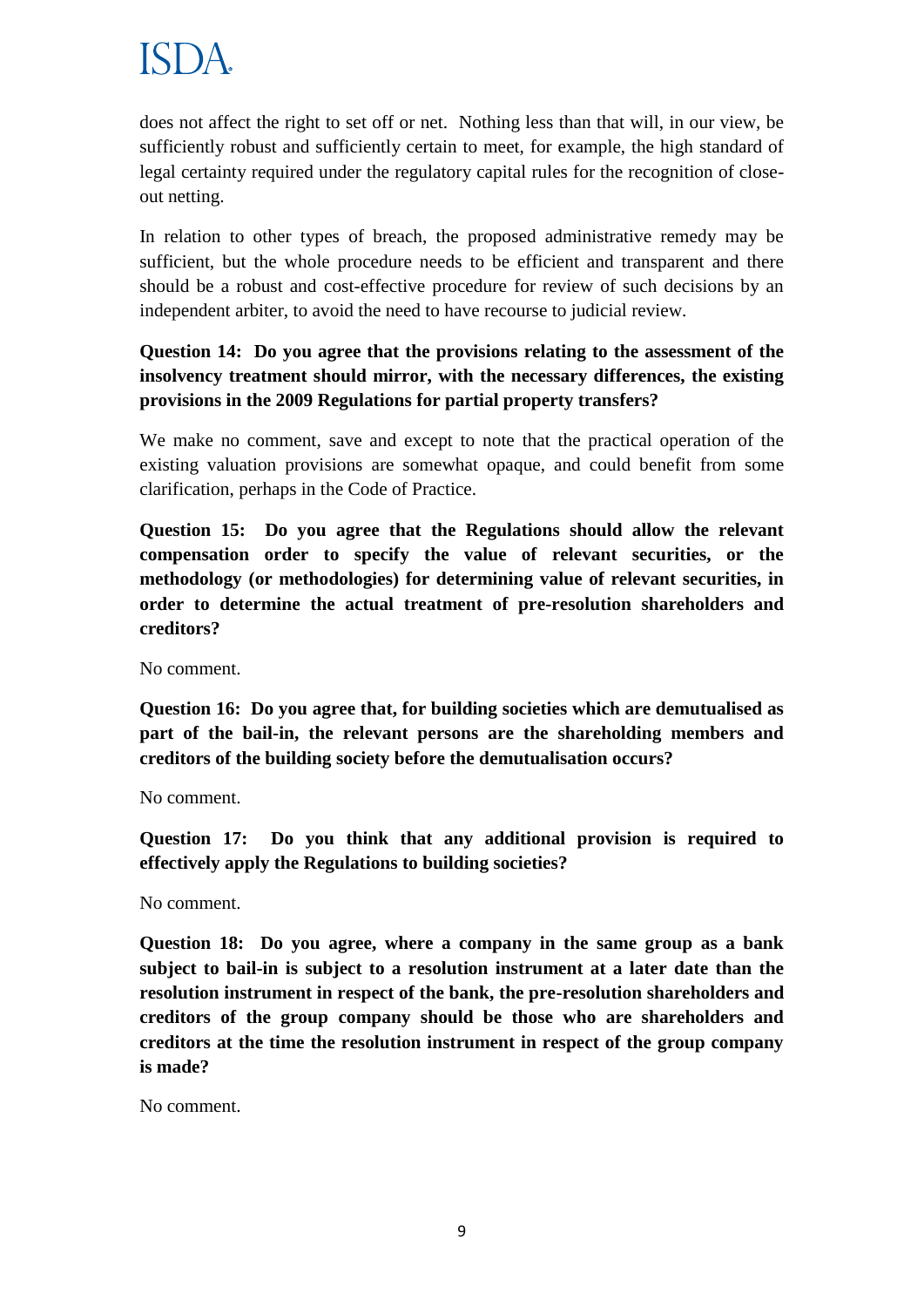**Question 19: Do you consider that this approach could have any unintended consequences or cause problems for the resolution? If so, please give details of the risks and any suggestions on how to mitigate them.**

No comment.

**Question 20: Should covered bond vehicles and securitisation vehicles that are not "financial institutions" or "investment firms" be within the scope of the bailin stabilisation option? Do you agree with the proposal to amend the regulations implementing FCAD in advance of the BRRD transposition deadline, and to amend the Banking Act 2009 (Restriction of Partial Property Transfers) Order 2009 to ensure consistency?**

No comment.